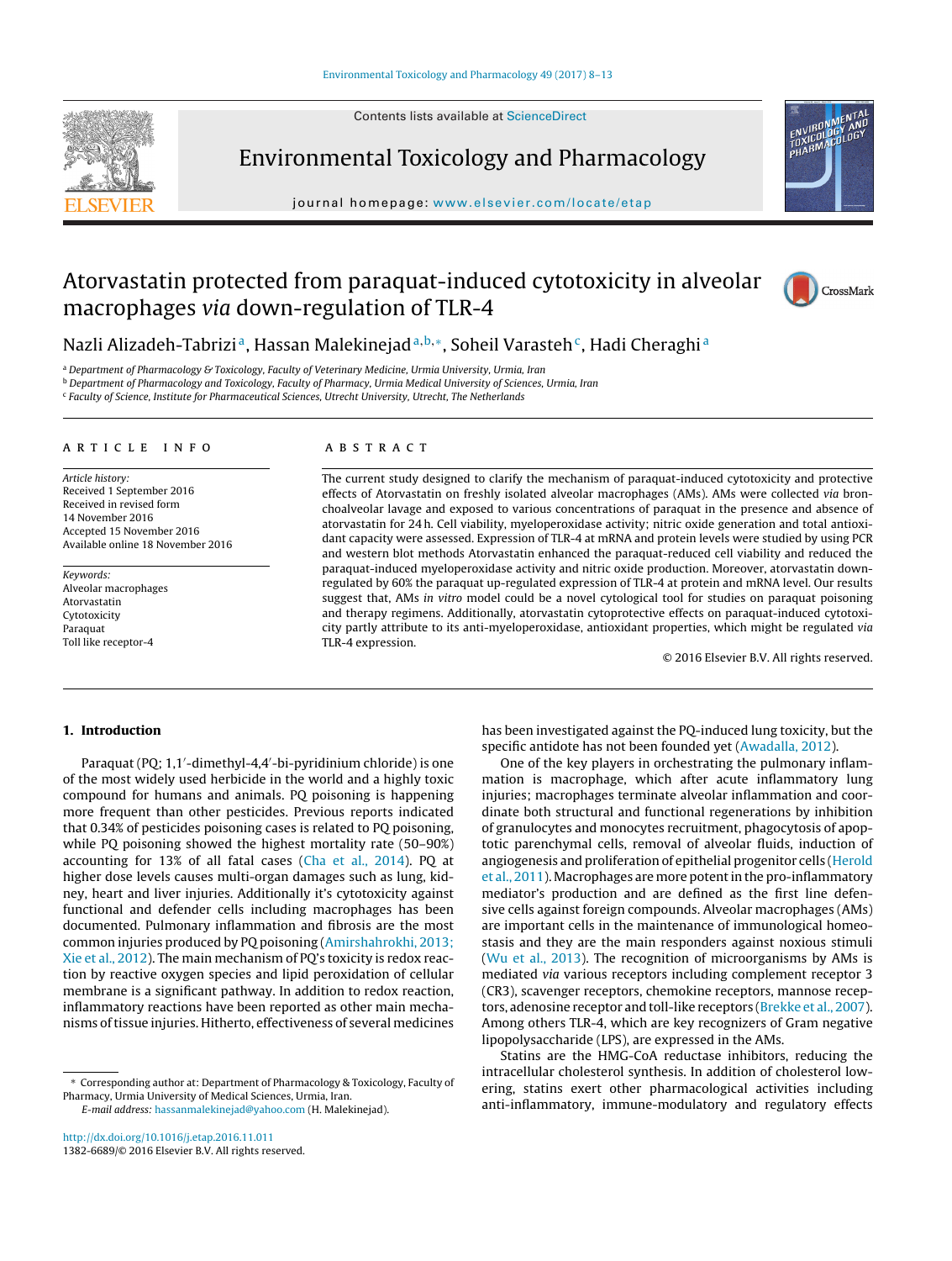on coagulation system, leading to classified them as pleiotropic effects-causing compounds. Along with other research groups, which showed the statins through cholesterol lowering, reduction of the stability of lipid raft formation, suppressing of the cytokine production, recently we showed that atorvastatin (ATV) as one of the popular and frequently used statins, exerted its anti-inflammatory effects via PPAR-γ receptors ([Malekinejad](#page-5-0) et [al.,](#page-5-0) [2014\).](#page-5-0) Although the cellular and molecular pathophysiology of PQ-induced lung injuries have not been fully discovered, however our and others previous studies showed that PQ-exposure induces inflammatory responses. In this study we aimed to highlight whether or not AMs could be introduced as an in vitro model to monitor and further explore the cellular reactions against PQ exposure. Moreover, protective effect of ATV on PQ-induced oxidative and nitrosative stress biomarkers and TLR-4 expression at mRNA and also protein levels was investigated.

# **2. Methods & Materials**

## 2.1. Chemicals

Ethylene diamine tetraacetic acid, sulphanilamide, N-(1 naphthyl)ethylenediamine −2HCl, tetramethylbenzidine, sodium dodecyl sulfate,2,4,6-tri-2-pyridyl-1,3,5-triazin were purchased from Merck (Darmstadt, Germany). 3-(4,5-dimethylthiazol-2 yl)-2,5-diphenyltetrazolium bromide, atorvastatin (PHR1422), Paraquat (36541), and dimethyl sulfoxide (DMSO) were obtained from Sigma-Aldrich (Germany). TRIzol reagent was purchased from Applied Biosystems, by life technologies (Nieuwerkerk, The Netherlands). Commercially available standard lactate dehydrogenase (LDH, 10-533-1,) kit was obtained from Ziest Chem Diagnostic, Teharan, Iran. All other chemicals were commercial products of analytical grade.

## 2.2. Isolation and identification of alveolar macrophages

Alveolar macrophages were isolated from healthy and male rats weightings 225–250 g [\(Pires](#page-5-0) et [al.,](#page-5-0) [2012\).](#page-5-0) The protocol for experimental design was approved by the ethics committee of the Urmia University (AECVU/129/2015). The animals were anesthetized with intraperitoneal ketamine (60 mg/kg) and xylazine (30 mg/kg). The trachea of euthanized animals was exposed and cannulated in a septic condition and the lungs were flushed and bronchoalveolar lavages (BAL) were performed with 25 ml (5 times and each time with 5 ml PBS) of phosphate-buffered saline containing 0.2 mM ethylene diamine tetraacetic acid (EDTA) at 37 ◦C. The BAL fluids were centrifuged at  $600 \times g$  for 10 min and the cell's pellet was resuspended in Dulbecco's Modified Eagle Medium (DMEM, Gibco, USA), counted by using trypan blue exclusion technique, and transferred to cell culture flasks (BD, Franklin Lakes, NJ, USA). After incubation for 90 min at 37 $\degree$ C in a 5% CO<sub>2</sub> atmosphere, cultures were washed with pre-warmed DMEM to remove non-adherent cells. The adherent cells were identified prior to any experiment by immunocytochemistry as alveolar macrophages (>95%).

# 2.3. Cytotoxicity assays

Cell viability was quantified by the colorimetric MTT [3-(4,5 dimethylthiazol-2-yl)-2,5-diphenyltetrazolium bromide] assay. The MTT assay measures the reduction of dimethylthiazol diphenyl tetrazolium bromide (MTT; stock solution 3 mg/mL dissolved in PBS) to formazan by the mitochondrial enzyme succinate dehydrogenase. This reduction capacity reflects the number of viable cells. AMs  $(1 \times 10^4 \text{ cells}/0.2 \text{ ml} \text{ medium}, \text{ in } 96 \text{ well plate})$  were treated with PQ (dissolved in culture medium, 1, 5 and  $10 \mu$ M and nominated as low: L, medium: M, and high: H, concentrations respectively), ATV (dissolved in DMSO, 1, 5 and  $10 \mu$ M and nominated as low: L, medium: M, and high: H, concentrations respectively) alone and/or PQ  $(5 \mu M)$ ; as effective concentration) plus ATV (1, 5 and 10  $\mu$ M) for 24 h. The control cells were treated with the same concentration of DMSO as used for ATV dissolution (final concentration of DMSO did not exceed from 0.5%) and thereafter the medium was discarded and 0.2 ml MTT solution (3 mg/mL) was added to the cells.After 3 h incubation at 37 ◦C theMTT solution was discarded and the intracellular purple insoluble formazan was solubilized by adding 100  $\mu$ l/well of lysis buffer (0.5% sodium dodecyl sulfate, 36 mMHCl, andisopropanol acid). Following shaking the plate, optical density (OD) was measured at 570 nm using a micro plate reader (Bio-Rad Model 3550). Cell viability was expressed as percentage of non-treated controls as follows:

## $(A_{570}$  treated cells/ $A_{570}$  of control)  $\times$  100

At the same time AMs were grown on 96-well plate and challenged by PQ, ATV alone and/or PQ plus ATV for 24 h. Subsequently, the cytotoxic effect of PQ in the presence and absence of ATV was evaluated by measuring lactate dehydrogenase (LDH) release in the supernatant of cell culture by using commercially available Kit (Pars Azmoon, Tehran, Iran) and according to the manufacturer's instructions.

### 2.4. Nitric oxide measurement

The total Nitric Oxide (NO) production was determined in cell culture supernatant by measuring the amount of generated NO according to the Griess reaction [\(Green](#page-5-0) et [al.,](#page-5-0) [1982\).](#page-5-0) In the Griess reaction, NO is rapidly converted into the more stable nitrite, which in an acidic environment is converted into  $HNO<sub>2</sub>$ . In reaction with sulphanilamide,  $HNO<sub>2</sub>$  forms a diazonium salt, which reacts with N-(1-naphthyl) ethylenediamine−2HCl to form an azo dye that can be detected by the absorbance at a wavelength of 540 nm.

## 2.5. Myeloperoxidase activity assessment

Myeloperoxidase (MPO), as an early biomarker of inflammation was measured in supernatants, which were collected from the PQ-exposed AMs in the presence and absence of ATV for 24 h. A solution of 1.6 mM tetramethylbenzidine and 0.1 mM hydrogen peroxide  $(H_2O_2)$  was added and reacted with an aliquot of the supernatant. The rate of change in the optical density was measured at 650 nm spectrophotometerically. One unit of the MPO activity was defined as that degrading 1 mol of  $H_2O_2$  per minute at 37  $\degree$ C and was expressed as units per one million cells [\(Cuzzocrea](#page-5-0) et [al.,](#page-5-0) [2003\).](#page-5-0)

#### 2.6. Total antioxidant capacity (TAC) assay

The TAC was measured in the supernatant of cell culture based on ferric reduction antioxidant power (FRAP) assay ([Benzie](#page-5-0) [and](#page-5-0) [Strain,](#page-5-0) [1999\).](#page-5-0) Briefly, at low pH which was provided using acetate buffer (300 mM, pH 3.6), reduction of  $Fe^{III}$ -TPTZ (2, 4, 6-tri-2pyridyl-1,3,5-triazin, Merck, Darmstadt, Germany) complex to the ferrous form produces an intensive blue color that could be measured at 593 nm. The intensity of complex color following addition of the appropriate volume of the collected supernatants from treated and non-treated AMs to reducible solution of Fe<sup>III</sup>-TPTZ is directly related to total reducing power of the electron donating antioxidant. Aqueous solution of  $Fe^{II}$  (FeSO<sub>4</sub> $\cdot$ 7H<sub>2</sub>O) was used as standard solutions.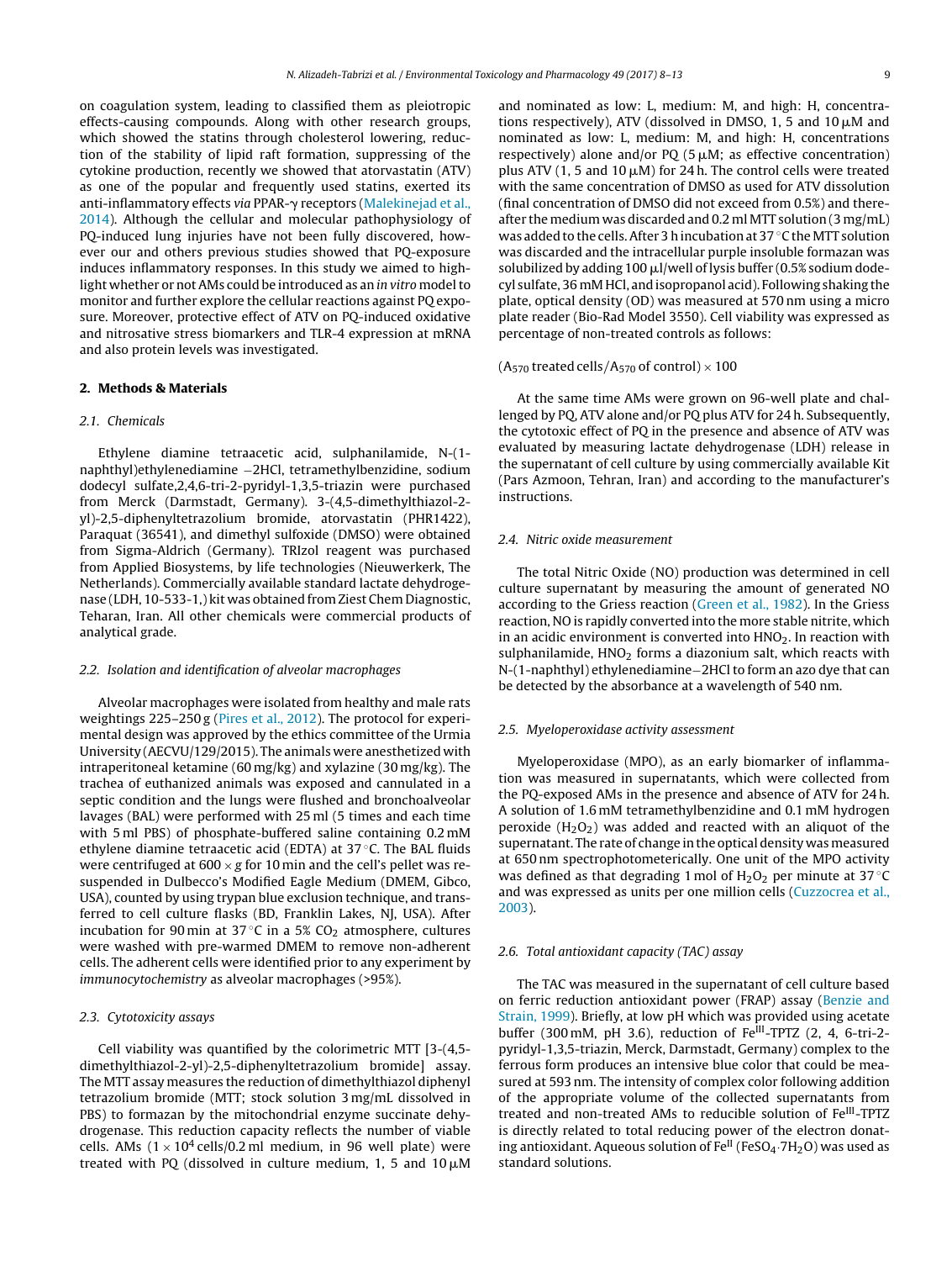## <span id="page-2-0"></span>**Table 1**

Neuclotid sequences, anneling tempratures and products size for primers used in RT-PCR.

| Target Gene    | Primer Sequence (5'-3')                                  | Product Size (bp) | AT $(°C)$ |
|----------------|----------------------------------------------------------|-------------------|-----------|
| TLR-4          | FWD: CATGAAGGCCTCCCTGGTGTT<br>RVS: TGCCAGAGCGGCTACTCAGAA | 458               | 57        |
| $\beta$ -actin | FWD: CTGACCGAGCGTGGCTACAG<br>RVS: GGTGCTAGGAGCCAGGCCAG   | 320               | 62        |

## 2.7. TLR-4 expression

# 2.7.1. RNA isolation and RT-PCR

Total RNA was isolated from the treated and non-treated cells by using the standard TRIZOL method [\(Chomczynski](#page-5-0) [and](#page-5-0) [Sacchi,](#page-5-0) [2006\).](#page-5-0) To avoid genomic DNA contamination extra care was taken when the colorless aqueous phase collected after chloroform extraction. The RNA amount was determined spectrophotometrically (260 nm and  $A260/280 = 1.8 - 2.0$ ), and the samples were stored at  $-70$  °C. For RT-PCR, cDNA was synthesized in a 20  $\mu$ l reaction mixture containing  $1 \mu$ g RNA, oligo(dT) primer  $(1 \mu)$ ,  $5 \times$  reaction buffer (4  $\mu$ l), RNAse inhibitor (1  $\mu$ l), 10 mM dNTP mix  $(2 \mu l)$  and M-MuLV Reverse Transcriptase  $(1 \mu l)$  according to the manufacturer's protocol(Fermentas, GmbH, Germany). The cycling protocol for 20  $\mu$ l reaction mix was 5 min at 65 °C, followed by 60 min at 42 ◦C, and 5 min at 70 ◦C to terminate the reaction.

## 2.7.2. Second strand cDNA synthesis

The RT-PCR reaction was carried out in a total volume of  $25 \mu l$ containing PCR master mix ( $12.5 \mu$ l), FWD and REV specific primers (each 0.75  $\mu$ l) and cDNA as a template (1  $\mu$ l) and nuclease free water (10  $\mu$ l). PCR conditions were run as follows: general denaturation at 95 ◦C for 3 min, 1 cycle, followed by 35 cycles of 95 ◦C for 20s; annealing temperature (57 °C for TLR-4 and 62 °C for  $\beta$ -actin) for 30s; elongation: 72 ◦C for 1 min and 72 ◦C for 5 min.

The products of RT-PCR were separated on 1.5% agarose gel containing ethidium bromide and visualized using Gel Doc 2000 system (Bio-Rad). The specific primers for Rattus TLR-4 and  $\beta$ -actin were designed ([Janardhan](#page-5-0) et [al.,](#page-5-0) [2006;](#page-5-0) [Hansen](#page-5-0) et [al.,](#page-5-0) [1998\),](#page-5-0) and manufactured by CinnaGen (CinnaGen Co. Tehran, Iran). Primers pairs for RT-PCR were as depicted in Table 1. Densitometry analyses of PCR products were performed using Molecular Analyst software (Version 1.5) from Bio-Rad (Hercules, CA, USA).

#### 2.8. Western blotting for the TLR-4 expression

Total protein concentrations were assessed by a BCA protein assay kit (Thermo Fisher Scientific, MA, USA) and equal protein amounts of boiled samples were separated by electrophoresis (Criterion TM Gel, 4–20%Tris-HCL, Bio-Rad Laboratories Inc.) and

electro-transferred onto polyvinylidene difluoride membranes, facilitated by TurboTrans-Blot Transfer Pack (Bio-Rad Laboratories Inc). Membrane was blocked with TBS containing 0.05% Tween-20 (TBST) supplemented with 5% BSA for 1 h. Afterwards, membrane was incubated overnight at 4 °C with antibodies against TLR-4  $(1:1000)$  or  $\beta$ -actin  $(1:2000)$  (Cell Signaling, Danvers, MA, USA). Membrane was washed with TBST and incubated with appropriate horseradish peroxidase-conjugated secondary antibodies (1:5000, Dako, Glostrup, Denmark) for 2 h at room temperature. Eventually, blot was washed in TBST and incubated with ECL Prime Western Blotting Detection Reagent (Amersham Biosciences, Roosendaal, The Netherlands). Digital images were obtained with the Chemi-Doc TMMP imager (Bio-Rad Laboratories Inc.). Signal intensities were quantified using the Image J 1.47 software and the protein expression was normalized with  $\beta$ -actin and expressed as mean fold change in relation to the control group.

## 2.9. Statistical analyses

The mean and standard deviations of numerical parameters were calculated and analyzed using Graph Pad Prism software (version 2.01, Graph Pad software Inc., San Diego, CA). The comparisons between groups were made by analysis of variance (ANOVA) followed by Bonferroni post hoc test. A p value <0.05 was considered significant.

## **3. Results**

## 3.1. ATV protected from the PQ-induced cytotoxicity

As prerequisite of the study and to find out the concentrationdependency of two proposed compounds, cell viability of AMs was tested by using two endpoints of colorimetric MTT assay and also cell integrity assay of LDH. Both assays revealed that ATV did not changed significantly ( $P > 0.05$ ) the cell viability at used concentrations in MTT assay despite that in LDH assay the highest used concentration of ATV significantly (P < 0.05) reduced the LDH concentration indicating its effect either directly on enzyme activity or indirectly on cell membrane integrity (Fig. 1A). At the same time, the PQ-induced cytotoxicity was assessed and both endpoints



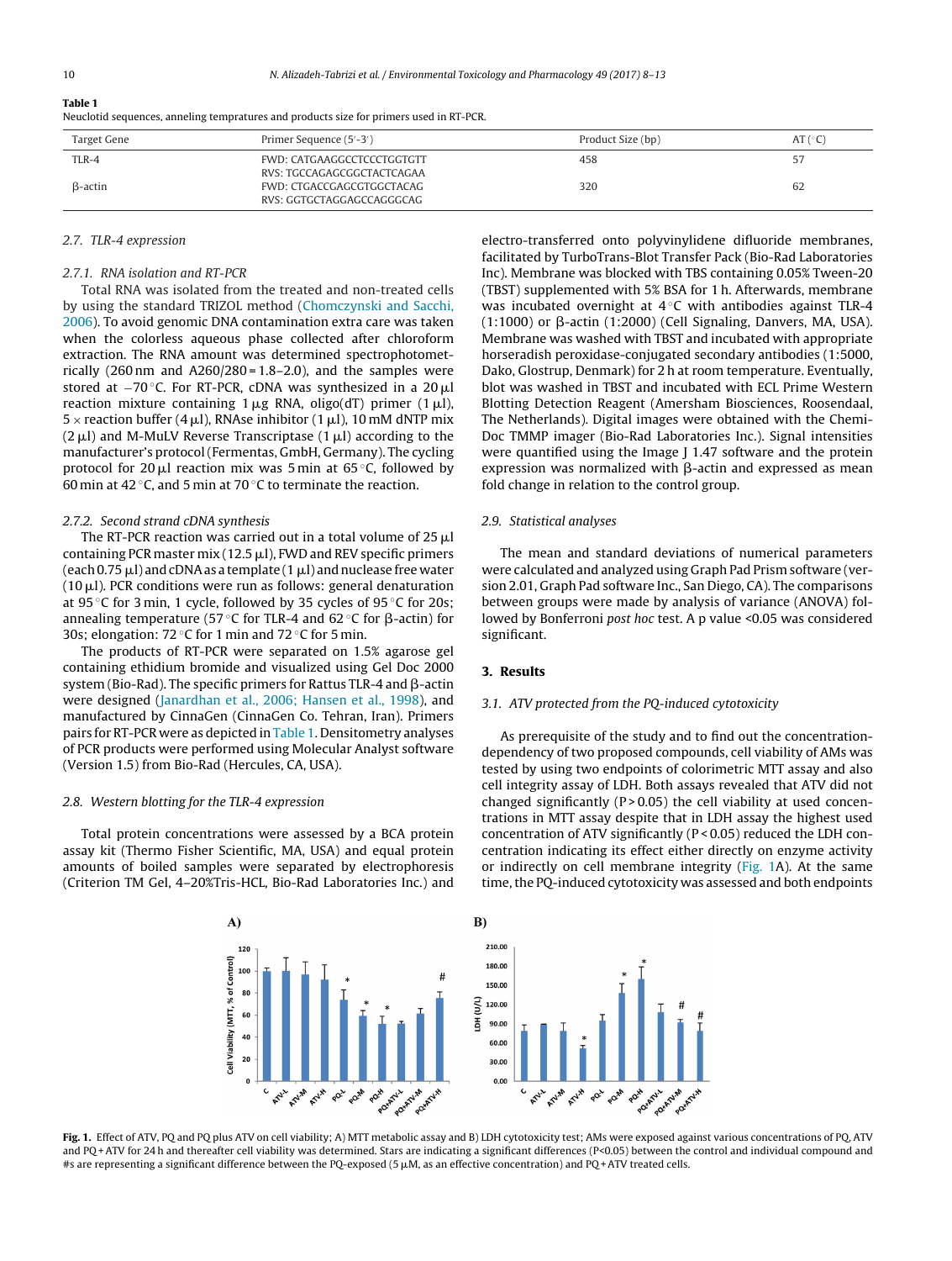

Fig. 2. Effect of ATV, PQ and PQ plus ATV on NO concentration in supernatant of AMs; AMs were exposed against various concentrations of PQ, ATV and PQ +ATV for 24 h and thereafter NO contents of supernatants were determined. Stars are indicating a significant differences (P < 0.05) between the control and individual compound and #s are representing a significant difference between the PQ-exposed (5  $\mu$ M as an effective concentration) and PQ +ATV treated cells.

showed that PQ in a concentration-dependent manner reduced the cell viability and elevated LDH concentration, respectively. The second part of study designed to evaluate the protective effect of ATV on the PQ-induced cytotoxicity and results indicate that ATV at 5 and 10  $\mu$ M concentrations significantly (P < 0.05) enhanced the PQ-reduced cell viability and declined the PQ-enhanced LDH concentration [\(Fig.](#page-2-0) 1B).

## 3.2. The PQ-induced NO generation was attenuated by ATV

No content of supernatant from AMs exposed to increasing concentrations of ATV and PQ was measured. ATV exposure resulted in non-significant changes in NO concentration, while PQ remarkably elevated the NO generation by exposed AMs. We found that the highest concentration of ATV (10  $\mu$ M) reduced the PQ-elevated concentration of NO (Fig. 2).

# 3.3. ATV lowered the PQ-induced MPO activity and enhanced the TAC

Based on previous assays which were conducted to show concentration-dependency of ATV and PQ effects, we found that ATV at 10  $\mu$ M and PQ at 5  $\mu$ M exerted effective results and for further experiments of the study, the effective concentrations were used. The MPO activity in exposed AMs was measured and the results showed (Fig. 3A) that although ATV alone was not able to change the MPO activity, however, it could significantly  $(P < 0.05)$ reduce the PQ-induced MPO activity.



**Fig. 3.** Effect of ATV, PQ and PQ plus ATV on: A) MPO activity and B) TAC values; AMs were exposed against PQ (5  $\mu$ M), ATV (10  $\mu$ M) and PQ + ATV for 24 h and then MPO activity and TAC values were determined. Star is indicating a significant differences  $(P < 0.05)$  between the control and individual compound and # is representing a significant difference between the PQ-exposed (5  $\mu$ M) and PQ + ATV treated cells.

To determine any alteration in antioxidant status of freshly isolated AMs, which exposed for 24 h against ATV and PQ either individually or simultaneously, TAC assay was conducted. We found that the PQ-decreased level of TAC was elevated significantly  $(P < 0.05)$  by the ATV treatment (Fig. 3B).

# 3.4. Up-regulated TLR-4 expression at mRNA and protein levels were regulated by the ATV treatment

The expression of TLR-4 as one of the important genes, which are involved in the regulation of inflammation was analyzed by means of PCR and western blot techniques to highlight any alterations at the mRNA and protein levels, respectively. We found that exposing AMs against ATV and PQ alone resulted in a remarkable down- and up-regulation of TLR-4 at mRNA level, respectively (Fig. 4A–E). Protective effect of ATV on the PQ-induced expression of TLR-4 revealed by significant (P < 0.05) reduction in the expression. Exactly the same profile of expression of TLR-4 was found when the protein expression was analyzed. All data both at mRNA and protein level was normalized based on  $\beta$ -actin expression in the corresponding cells (Fig. 4B and D).



**Fig. 4.** Effect of ATV, PQ and PQ plus ATV on: A) the expression of TLR-4 at mRNA level, B) the expression of  $\beta$ -actin at mRNA level, C) Densytometric analyses of mRNA level, which the expression of TLR-4 was normalized based on the expression of housekeeping  $\beta$ -actin gene. D) The expression of TLR-4 and  $\beta$ -actin at protein level and E) Densitometry analyses of protein level, which the expression of TLR-4 was normalized based on the expression of  $\beta$ -actin; AMs were exposed against PQ  $(5 \mu M)$ , ATV (10  $\mu$ M) and PQ + ATV for 24 h and then PCR and western blot reactions were performed. The obtained bands were normalized based on corresponding  $\beta$ actin. Star is indicating a significant differences (P < 0.05) between the control and individual compound and # is representing a significant difference between the PQ-exposed (5  $\mu$ M) and PQ + ATV treated cells.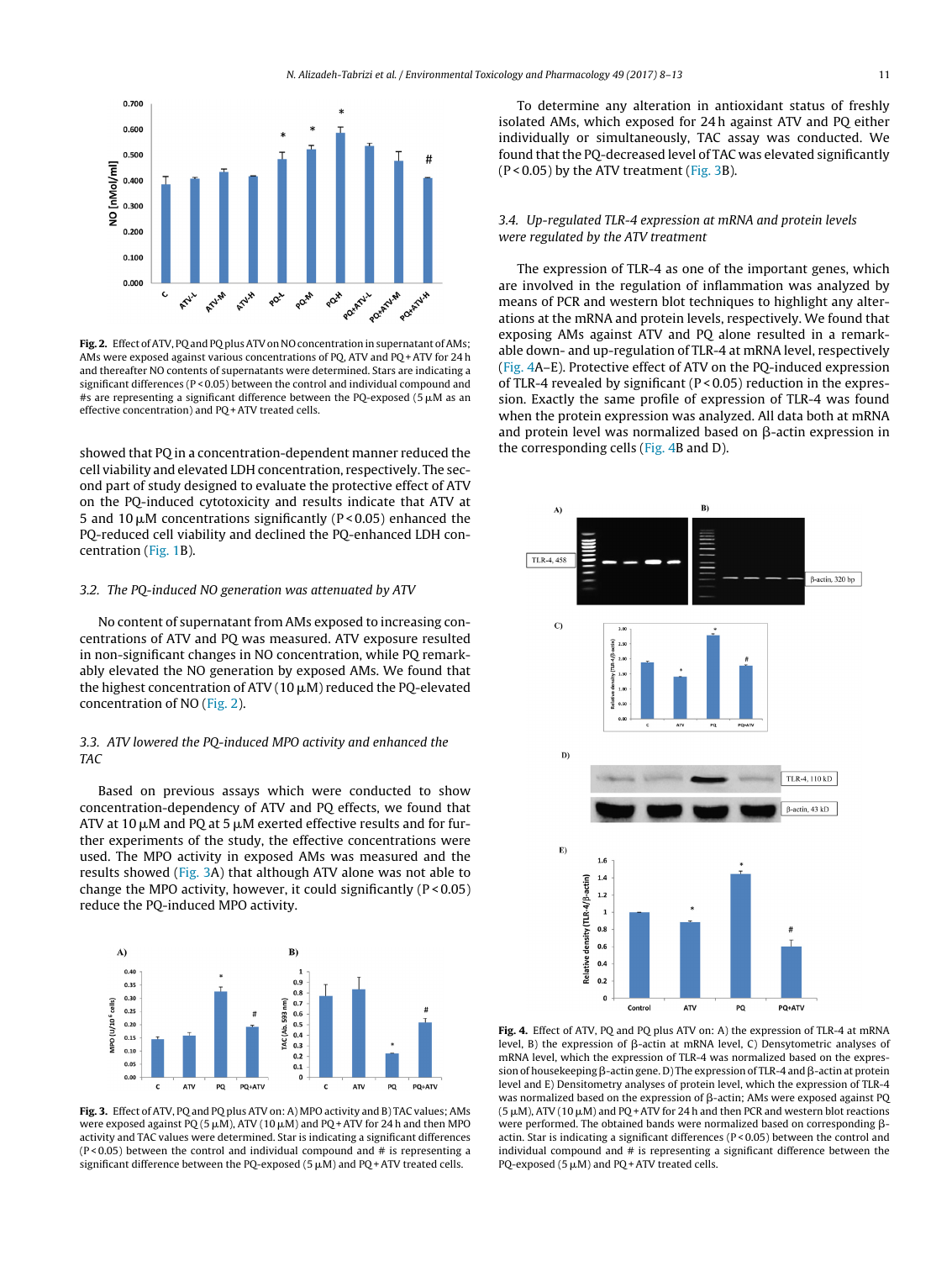#### **4. Discussion**

In this study we investigated the feasibility of using AMs as easily available in vitro model for pulmonary researches. Also, our findings report for the first time that AMs could be used for highlighting the molecular mechanism(s) of PQ toxicity. We found that TLR-4 could be at least in part one of the key players in the PQ-induced cytotoxicity. Moreover, the second part of study clarified the protective effect of ATV on the PQ-induced cytotoxicity in AMs.

PQ is used in the most of countries as an easy to prepare herbicide in rural and suburban areas. At the same time, PQ poisoning has been reported to be one of frequently happening poisoning in the clinics with misbalancing the antioxidant status and inducing the production of different inflammatory mediators ([Blanco-Ayala](#page-5-0) et [al.,](#page-5-0) [2014\).](#page-5-0) Previous reports are indicating 25 to 75% mortality in the acute PQ poisoning due to progressive respiratory failure suggesting the lungs as the main target of toxicity [\(Yu](#page-5-0) [and](#page-5-0) [Fang,](#page-5-0) [2010\).](#page-5-0)

There is numerous evidence supporting the fact that although respiratory system is not the only organ, which is affected from PQ poisoning but certainly is the main target [\(Dinis-Oliveira](#page-5-0) et [al.,](#page-5-0) [2008\).](#page-5-0) Many research groups around the globe are working on PQ acute poisoning to clear the molecular pathways and cellular mechanisms involved in this popular intoxication. Recently it has been clarified that HIF-1 $\alpha$  and TGF-1 $\beta$  are the crucial player in the PQ-induced lethal fibrosis [\(Huang](#page-5-0) et [al.,](#page-5-0) [2016;](#page-5-0) [Zhu](#page-5-0) et al., [2016\).](#page-5-0) Considering the respiratory system as the main target of PQ poisoning and lack of any confirmed specific antidote for acute PQ poisoning, suggesting any alternative in vitro models for further clarification in molecular pathways, which may highlight reasonable therapeutic approaches. We in the current study tried to introduce the alveolar macrophages, which are obtained easily from BAL, as useful cells for further studies on PQ poisoning. Our preliminary analyses revealed that majority of the adherent cells were macrophages. Therefore, we continued our study with much confidence that the used cells are mainly AMs.

The first perquisite of study was to show any concentrationdependent effects of test compounds on selected model cells. To find the answer, two known and well established cell viability endpoints were performed and based on previous studies various concentrations of PQ and ATV were selected and cytotoxicity of test compounds was studied. Previous in vivo studies showed that the PQ-induced pulmonary toxicity was represented by hemorrhage, edema, congestion, and infiltration of inflammatory cells, a remarkable increase of fibroblasts and collagen fibers in the interstitial tissue and bronchioles [\(Malekinejad](#page-5-0) et [al.,](#page-5-0) [2013\).](#page-5-0) Indeed the current in vitro study confirms and supports the previous findings as the results of cell viability assays showed a significant reduction of cell viability and also marked elevation of LDH activity, suggesting a potent cytotoxicity of PQ on freshly isolated AMs. Previous report have been demonstrated that PQ exposure resulted in a remarkable reduction in oxygen consumption, reduced mitochondrial membrane potential and also mitochondrial-produced reactive oxygen species, supporting our results about cell viability declining due to PQ-exposure that was presented by mitochondrial enzymes activity assay (MTT).

To confirm and extend the cytotoxicity mechanism(s) of PQ in AMs both total antioxidant capacity and also NO production in the exposed AMs were examined and indeed results revealed a strong oxidative and nitrosative stress generated by PQ exposure. Several pathways were clarified as pathways of oxidative injuries by PQ including: reduction of PQ by NADPH-cytochrome P450 reeducates and a subsequent redox cycle, inhibition of mitochondrial electron transport chain, and interaction with nitric oxide syntheses, NADPH oxidase and xanthine oxidase [\(Ranjbar](#page-5-0) et [al.,](#page-5-0) [2002\).](#page-5-0) Another report showed that PQ enhanced expression of iNOS in aortic endothelial

cells and consequently increased the NO production leading to the decreased responsiveness of aortas to vasoconstrictors [\(Aires](#page-5-0) et [al.,](#page-5-0) [2013\).](#page-5-0)

Our previous studies demonstrated that PQ exposure in rodents resulted in respiratory inflammation, which was characterized by a significant increase of IL-6 and TNF- $\alpha$  in serum along with histopathological symptoms of alveolar edema and hemorrhages accompanied with hyaline exudates in alveoli. A severe recruitment of CD<sup>68+</sup> macrophages and remarkable up-regulation of cyclooxygenase II in the lungs were other findings of study that confirmed the PQ-induced inflammation ([Malekinejad](#page-5-0) et [al.,](#page-5-0) [2014\).](#page-5-0) To show any inflammatory reaction from PQ-exposed AMs, in this study myeloperoxidase activity and also expression of TLR-4 as an important acute inflammation regulator were analyzed. A marked elevation of MPO activity and considerable up-regulation of TLR-4 at both mRNA and protein levels suggesting inflammatory responses. MPO although is abundantly expressed in neutrophils but this ROS generating enzyme is also expressed in macrophages, suggesting their phagocytic activity. Our findings demonstrate a positive correlation between the PQ-induced NO production and also MPO elevation by the PQ-exposed AMs, confirming the crucial role of NO in the activation of macrophages to produce MPO for further steps of inflammation [\(Pires](#page-5-0) et [al.,](#page-5-0) [2012\).](#page-5-0) There is another report indicating the protective effect of L-NAME on the PQ-induced MPO activity in rat polymorphonuclear leukocytes, supporting the pathway that PQ induces the NO production and consequently enhances the MPO activities ([Ahmad](#page-5-0) et [al.,](#page-5-0) [2008\).](#page-5-0)

It has been reported that TLR-4 promotes the release of proinflammatory mediators and in turn enhances the LPS-induced lung injuries. In another report, involvement of TLR-4 in the PQ-induced myocardial injuries has been demonstrated ([Dong](#page-5-0) et [al.,](#page-5-0) [2013\).](#page-5-0) Our findings indicate that TLR-4 not only promoting the inflammatory responses in LPS-induced inflammations but also it functions in the PQ-induced inflammations in AMs. An overexpression of TLR-4 in AMs as the main producer of inflammatory cytokines in the lungs following LPS-exposure, acid aspiration, ischemia and reperfusion injuries has been well documented ([Imai](#page-5-0) et [al.,](#page-5-0) [2008\).](#page-5-0) It has been recently reported that TLR-4 not only acts as a known receptor for LPS but also there are other agonists including Neoseptin-3 and lipid A, which are binding to TRR-4 dissimilarly of LPS and activating receptor to initiate sterile inflammation ([Wang](#page-5-0) et [al.,](#page-5-0) [2016\).](#page-5-0)

The second part of study devoted to highlight any protective effect of ATV on the PQ-induced cell injuries. Statins including ATV, exert pleiotropic effects such as anti-inflammatory, antioxidant, and immunomodulatory effects via cholesterol lowering, regulation of immune cells, reduction of cytokine and chemokine production and scavenging the oxygen-derived free radicals [\(Ferreira](#page-5-0) et [al.,](#page-5-0) [2014\).](#page-5-0) We previously showed the antioxidant, anti-fibrotic and anti-inflammatory effects of ATV on PQ-induced oxidative stress, pulmonary fibrosis and inflammation in rodent model, respectively ([Malekinejad](#page-5-0) et [al.,](#page-5-0) [2013,](#page-5-0) [2014\).](#page-5-0) Our results in the current study revealed that ATV at least in part, through downregulation of TLR-4 at both mRNA and protein levels, resulted in reduction of NO production and also MPO activity in AMs exposed to PQ. Therefore, ATV could protect from the PQ-induced cell death and oxidative stress, suggesting its possible implications in the PQpoisoned patients.

In conclusion, our data clearly demonstrated an antiinflammatory and antioxidant effects of ATV on the PQ-induced oxidative stress and cellular inflammation. We highlighted that ATV exert its beneficial effects via down-regulation of the most important inflammatory regulatory gene at both mRNA and protein levels. These findings might give an opportunity to consider ATV as a new protective compound in the treatment of patients with acute PQ poisoning.